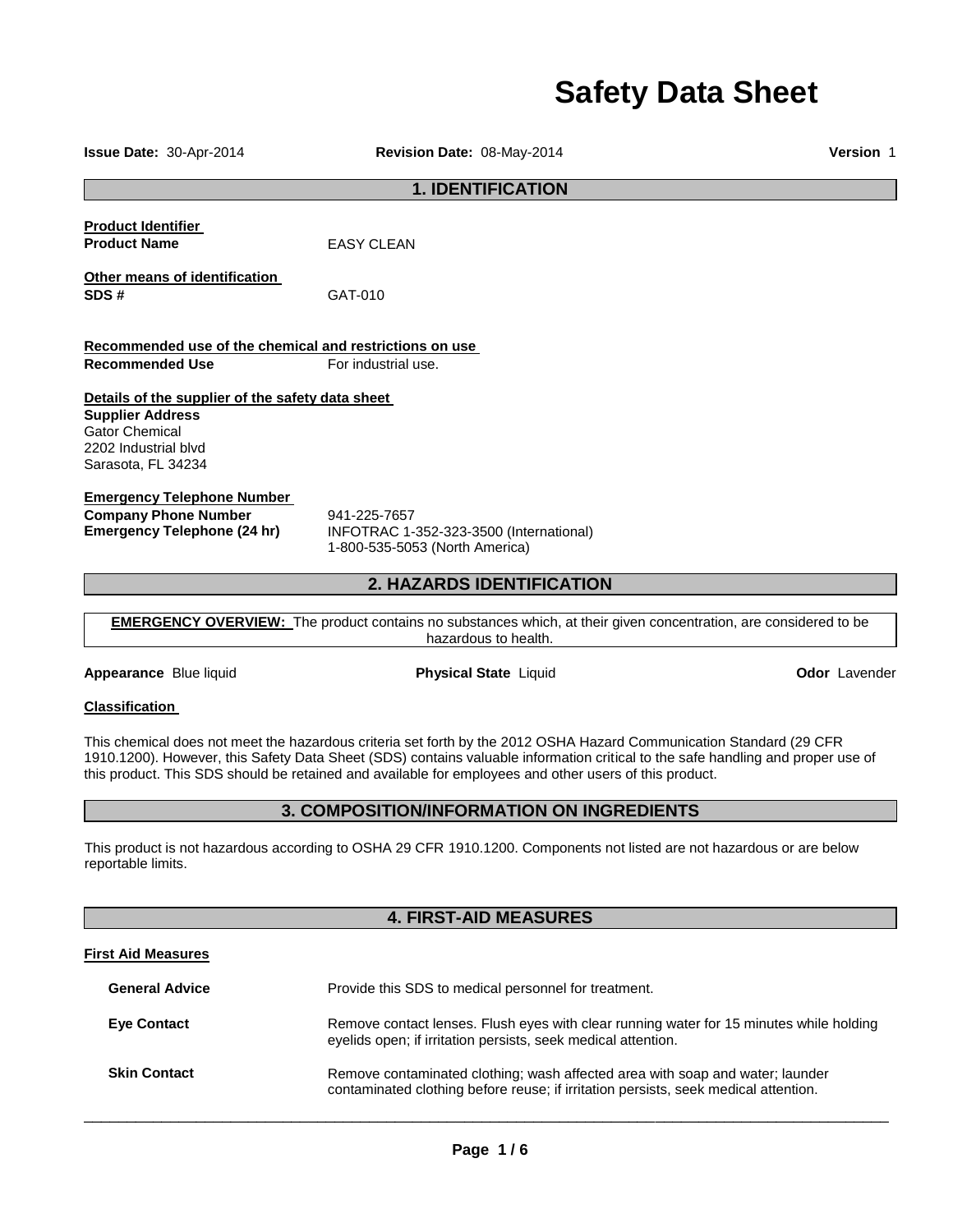| <b>Inhalation</b>                                                          | Remove affected person to fresh air; provide oxygen if breathing is difficult. Get medical<br>attention if symptoms persist.                      |  |
|----------------------------------------------------------------------------|---------------------------------------------------------------------------------------------------------------------------------------------------|--|
| Ingestion                                                                  | Give two glasses of water for dilution; Do not induce vomiting; never give anything by<br>mouth to an unconscious person; seek medical attention. |  |
| <b>Most important symptoms and effects</b>                                 |                                                                                                                                                   |  |
| <b>Symptoms</b>                                                            | INHALATION: None expected, however, certain individuals may experience minor nausea<br>or headaches                                               |  |
|                                                                            | SKIN: None expected, however, prolonged contact may cause irritation.                                                                             |  |
|                                                                            | EYES: Contact with eyes may cause irritation.                                                                                                     |  |
|                                                                            | INGESTION: May cause gastric distress, vomiting and diarrhea.                                                                                     |  |
| Indication of any immediate medical attention and special treatment needed |                                                                                                                                                   |  |
| <b>Notes to Physician</b>                                                  | Pre-existing skin, eye, or respiratory disorders may become aggravated through prolonged<br>exposure.                                             |  |

\_\_\_\_\_\_\_\_\_\_\_\_\_\_\_\_\_\_\_\_\_\_\_\_\_\_\_\_\_\_\_\_\_\_\_\_\_\_\_\_\_\_\_\_\_\_\_\_\_\_\_\_\_\_\_\_\_\_\_\_\_\_\_\_\_\_\_\_\_\_\_\_\_\_\_\_\_\_\_\_\_\_\_\_\_\_\_\_\_\_\_\_\_

### **5. FIRE-FIGHTING MEASURES**

#### **Suitable Extinguishing Media**

Carbon dioxide, water, water fog, dry chemical, chemical foam.

**Unsuitable Extinguishing Media** Not determined.

#### **Specific Hazards Arising from the Chemical**

Product is not flammable.

#### **Protective equipment and precautions for firefighters**

As in any fire, wear self-contained breathing apparatus pressure-demand, MSHA/NIOSH (approved or equivalent) and full protective gear. Keep containers cool with water spray to prevent container rupture due to steam buildup; floor will become slippery if material is released.

### **6. ACCIDENTAL RELEASE MEASURES**

#### **Personal precautions, protective equipment and emergency procedures**

| <b>Personal Precautions</b>                          | Use personal protection recommended in Section 8.                                                                      |  |
|------------------------------------------------------|------------------------------------------------------------------------------------------------------------------------|--|
| <b>Environmental Precautions</b>                     | See Section 12 for additional Ecological Information. Do not discharge into lakes, ponds,<br>streams or public waters. |  |
| Methods and material for containment and cleaning up |                                                                                                                        |  |
| <b>Methods for Containment</b>                       | Prevent further leakage or spillage if safe to do so. Soak up and contain spill with an<br>absorbent material.         |  |
| <b>Methods for Clean-Up</b>                          | Sweep up absorbed material and shovel into suitable containers for disposal.                                           |  |
| <b>7. HANDLING AND STORAGE</b>                       |                                                                                                                        |  |
| Drocautione for eafo handling                        |                                                                                                                        |  |

### **Precautions for safe handling**

| <b>Advice on Safe Handling</b> | Handle in accordance with good industrial hygiene and safety practice. |  |
|--------------------------------|------------------------------------------------------------------------|--|
|                                |                                                                        |  |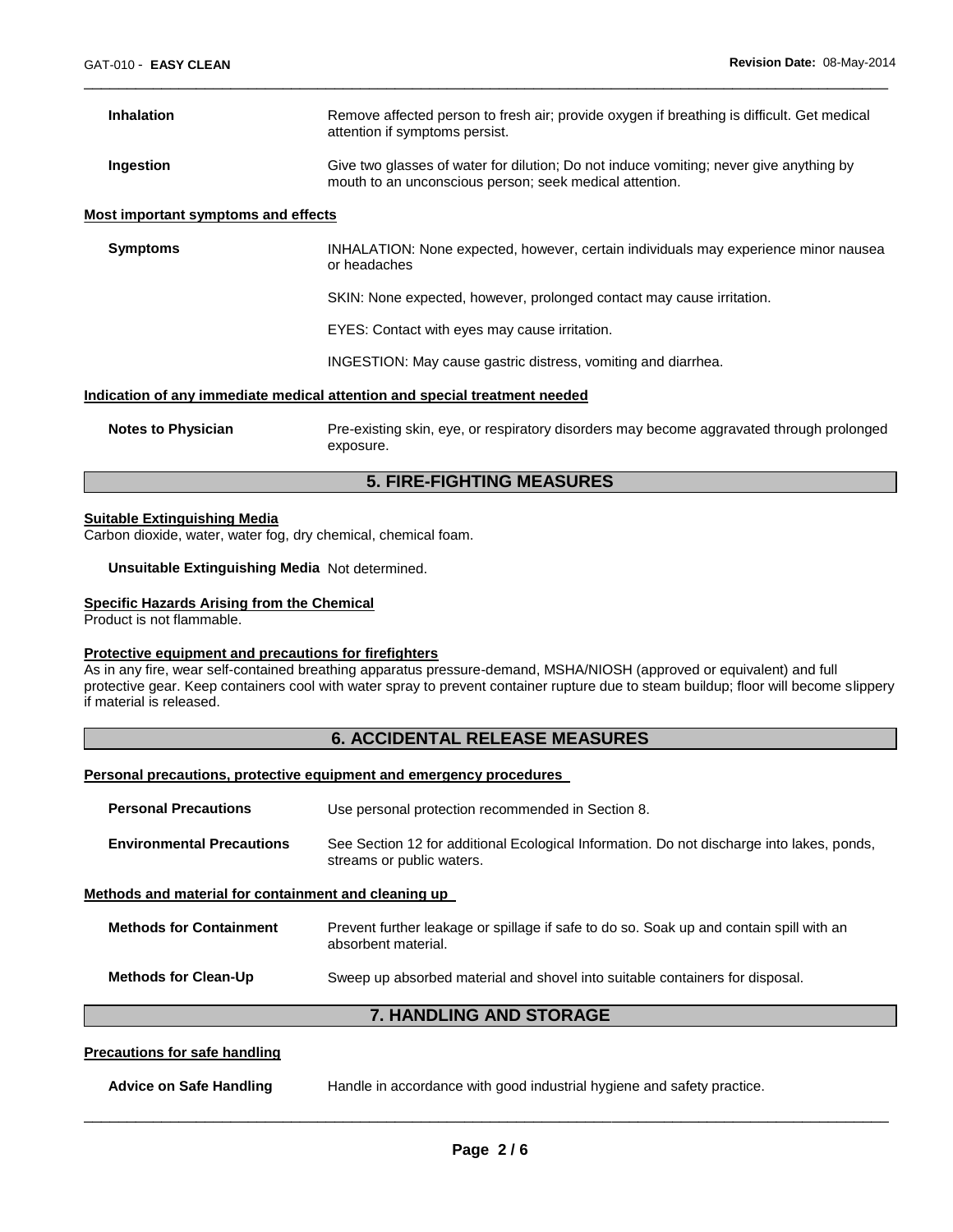### **Conditions for safe storage, including any incompatibilities**

**Storage Conditions Keep containers tightly closed in a dry, cool and well-ventilated place.** 

**Incompatible Materials Strong oxidizers, Strong acids.** 

### **8. EXPOSURE CONTROLS/PERSONAL PROTECTION**

\_\_\_\_\_\_\_\_\_\_\_\_\_\_\_\_\_\_\_\_\_\_\_\_\_\_\_\_\_\_\_\_\_\_\_\_\_\_\_\_\_\_\_\_\_\_\_\_\_\_\_\_\_\_\_\_\_\_\_\_\_\_\_\_\_\_\_\_\_\_\_\_\_\_\_\_\_\_\_\_\_\_\_\_\_\_\_\_\_\_\_\_\_

#### **Exposure Guidelines**

#### **Appropriate engineering controls**

**Engineering Controls** Maintain eye wash fountain and quick-drench facilities in work area.

### **Individual protection measures, such as personal protective equipment**

| <b>Eye/Face Protection</b>      | Wear protective eyeglasses or chemical safety goggles. |
|---------------------------------|--------------------------------------------------------|
| <b>Skin and Body Protection</b> | Wear suitable protective clothing.                     |
| <b>Respiratory Protection</b>   | None required under normal use.                        |

**General Hygiene Considerations** Handle in accordance with good industrial hygiene and safety practice.

### **9. PHYSICAL AND CHEMICAL PROPERTIES**

#### **Information on basic physical and chemical properties**

| <b>Physical State</b><br>Appearance<br>Color                                                                                                                                                                                                                                                                | Liquid<br><b>Blue liquid</b><br><b>Blue</b>                                                                                                                     | Odor<br><b>Odor Threshold</b> | Lavender<br>Not determined |
|-------------------------------------------------------------------------------------------------------------------------------------------------------------------------------------------------------------------------------------------------------------------------------------------------------------|-----------------------------------------------------------------------------------------------------------------------------------------------------------------|-------------------------------|----------------------------|
| <b>Property</b><br>рH<br><b>Melting Point/Freezing Point</b><br><b>Boiling Point/Boiling Range</b><br><b>Flash Point</b>                                                                                                                                                                                    | Values<br>$7.0 - 8.0$<br>Not determined<br>100 °C / 212 °F<br>Not flammable                                                                                     | Remarks • Method              |                            |
| <b>Evaporation Rate</b><br><b>Flammability (Solid, Gas)</b><br><b>Upper Flammability Limits</b><br><b>Lower Flammability Limit</b><br><b>Vapor Pressure</b>                                                                                                                                                 | $<$ 1<br>Not determined<br>Not determined<br>Not determined<br>17 mm Hg @ 20 ° C                                                                                | (Water = 1)                   |                            |
| <b>Vapor Density</b><br><b>Specific Gravity</b><br><b>Water Solubility</b><br>Solubility in other solvents<br><b>Partition Coefficient</b><br><b>Auto-ignition Temperature</b><br><b>Decomposition Temperature</b><br><b>Kinematic Viscosity</b><br><b>Dynamic Viscosity</b><br><b>Explosive Properties</b> | < 1<br>1.00<br>Completely soluble<br>Not determined<br>Not determined<br>Not determined<br>Not determined<br>Not determined<br>Not determined<br>Not determined | $(Air=1)$<br>$(1=Water)$      |                            |
| <b>Oxidizing Properties</b>                                                                                                                                                                                                                                                                                 | Not determined                                                                                                                                                  |                               |                            |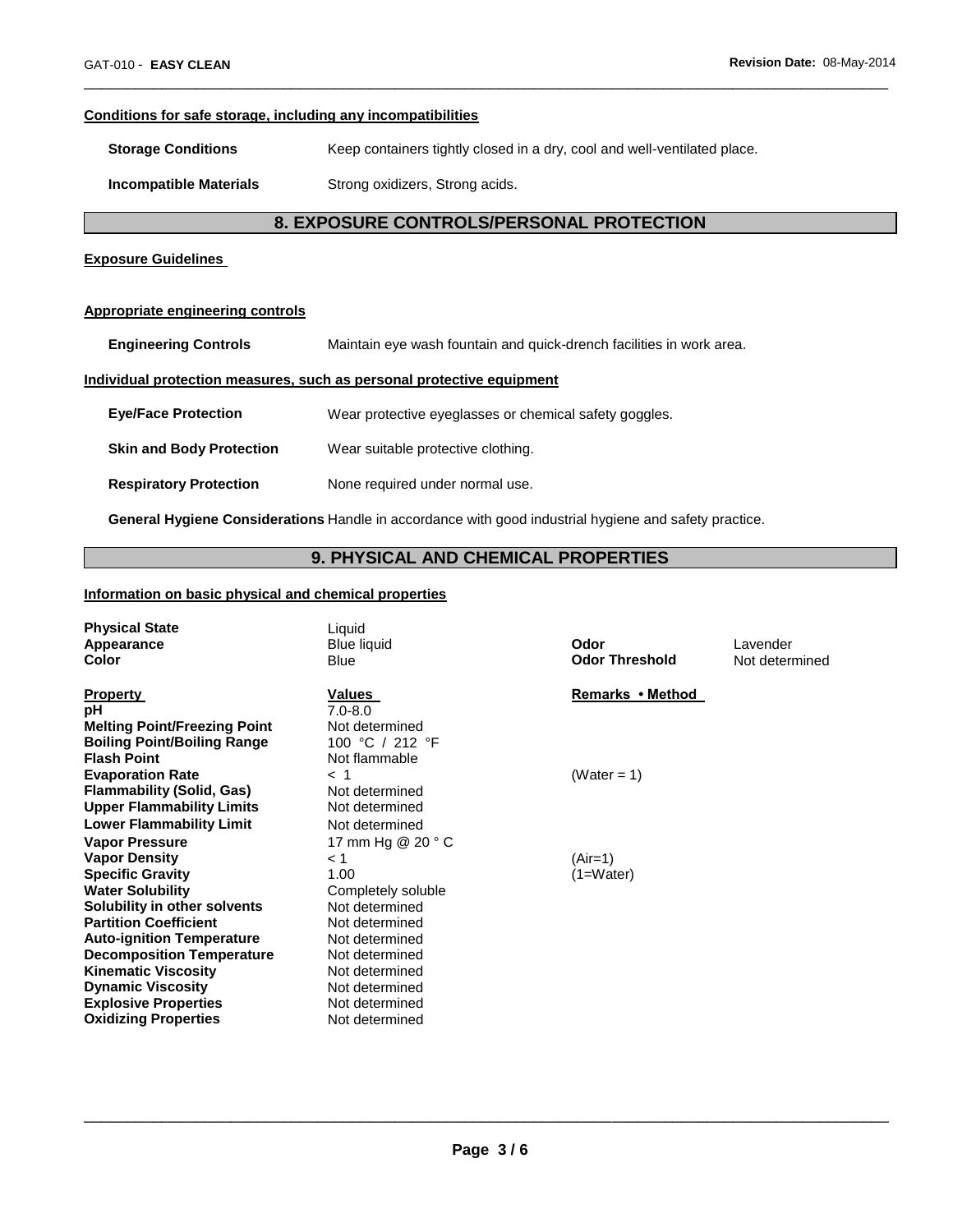### \_\_\_\_\_\_\_\_\_\_\_\_\_\_\_\_\_\_\_\_\_\_\_\_\_\_\_\_\_\_\_\_\_\_\_\_\_\_\_\_\_\_\_\_\_\_\_\_\_\_\_\_\_\_\_\_\_\_\_\_\_\_\_\_\_\_\_\_\_\_\_\_\_\_\_\_\_\_\_\_\_\_\_\_\_\_\_\_\_\_\_\_\_ **10. STABILITY AND REACTIVITY**

#### **Reactivity**

Not reactive under normal conditions.

#### **Chemical Stability**

Stable under recommended storage conditions.

#### **Possibility of Hazardous Reactions**

None under normal processing.

#### **Conditions to Avoid**

Extreme temperatures. Keep from freezing.

#### **Incompatible Materials**

Strong oxidizers, Strong acids.

#### **Hazardous Decomposition Products**

Carbon oxides.

### **11. TOXICOLOGICAL INFORMATION**

#### **Information on likely routes of exposure**

| <b>Product Information</b> |                                                 |
|----------------------------|-------------------------------------------------|
| <b>Eve Contact</b>         | May cause eye irritation on direct contact.     |
| <b>Skin Contact</b>        | May cause temporary irritation on skin contact. |
| <b>Inhalation</b>          | Avoid breathing vapors or mists.                |
| Ingestion                  | Do not taste or swallow.                        |

**Component Information** 

#### **Information on physical, chemical and toxicological effects**

| <b>Symptoms</b> | Please see section 4 of this SDS for symptoms.                                             |  |
|-----------------|--------------------------------------------------------------------------------------------|--|
|                 | Delaved and immediate effects as well as chronic effects from short and long-term exposure |  |

**Carcinogenicity** This product does not contain any carcinogens or potential carcinogens as listed by OSHA, IARC or NTP.

#### **Numerical measures of toxicity**

Not determined

### **12. ECOLOGICAL INFORMATION**

#### **Ecotoxicity**

An environmental hazard cannot be excluded in the event of unprofessional handling or disposal.

### **Persistence/Degradability**

Not determined.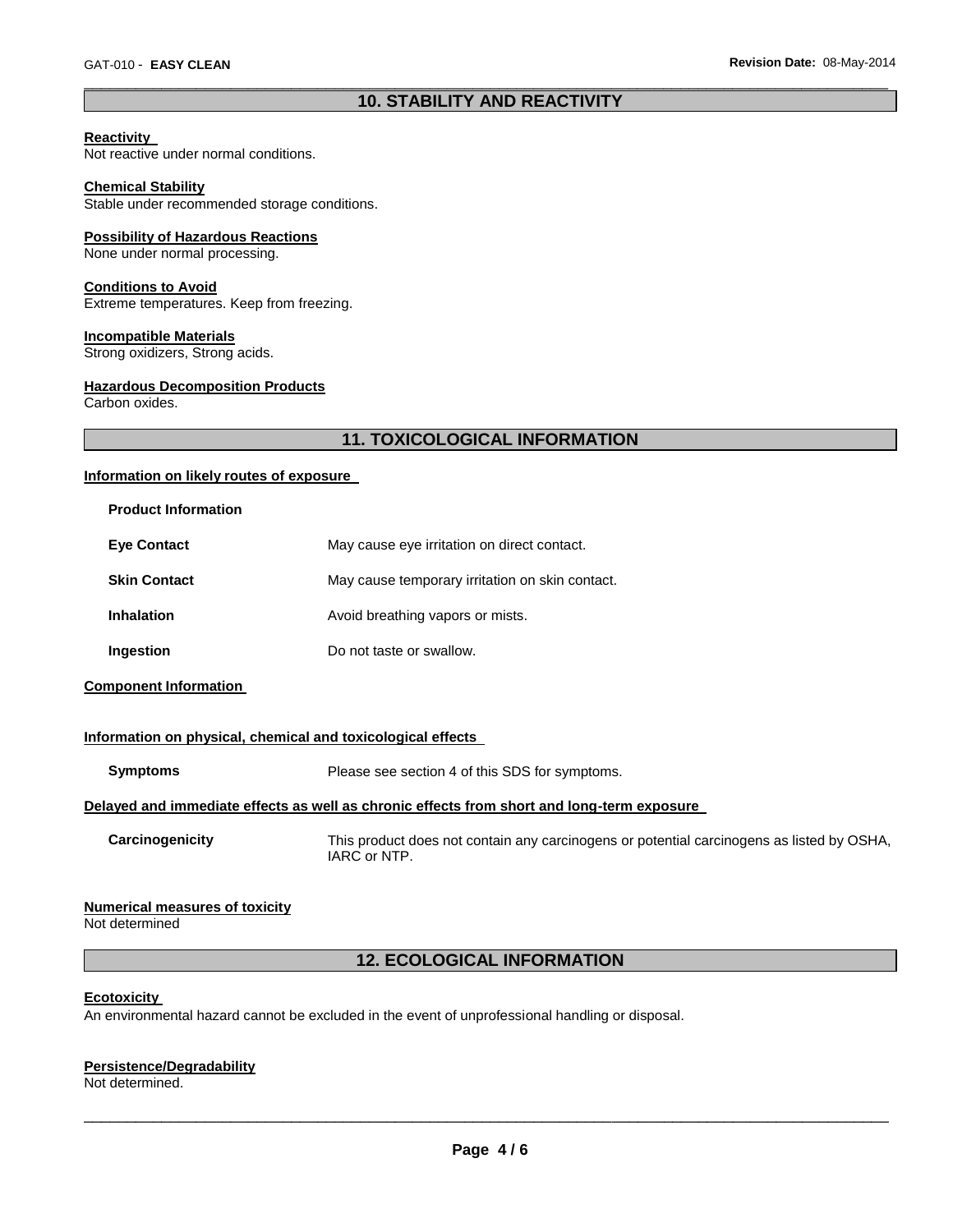#### **Bioaccumulation** Not determined.

**Mobility** Not determined

**Other Adverse Effects**

Not determined

### **13. DISPOSAL CONSIDERATIONS**

\_\_\_\_\_\_\_\_\_\_\_\_\_\_\_\_\_\_\_\_\_\_\_\_\_\_\_\_\_\_\_\_\_\_\_\_\_\_\_\_\_\_\_\_\_\_\_\_\_\_\_\_\_\_\_\_\_\_\_\_\_\_\_\_\_\_\_\_\_\_\_\_\_\_\_\_\_\_\_\_\_\_\_\_\_\_\_\_\_\_\_\_\_

#### **Waste Treatment Methods**

| <b>Disposal of Wastes</b>     | Disposal should be in accordance with applicable regional, national and local laws and<br>regulations. |
|-------------------------------|--------------------------------------------------------------------------------------------------------|
| <b>Contaminated Packaging</b> | Disposal should be in accordance with applicable regional, national and local laws and<br>regulations. |

### **14. TRANSPORT INFORMATION**

| <b>Note</b> | Please see current shipping paper for most up to date shipping information, including<br>exemptions and special circumstances. |
|-------------|--------------------------------------------------------------------------------------------------------------------------------|
| <u>DOT</u>  | Not regulated                                                                                                                  |
| <u>IATA</u> | Not regulated                                                                                                                  |
| <u>IMDG</u> | Not regulated                                                                                                                  |

## **15. REGULATORY INFORMATION**

### **International Inventories**

Not determined

#### **Legend:**

*TSCA - United States Toxic Substances Control Act Section 8(b) Inventory* 

*DSL/NDSL - Canadian Domestic Substances List/Non-Domestic Substances List* 

*EINECS/ELINCS - European Inventory of Existing Chemical Substances/European List of Notified Chemical Substances* 

*ENCS - Japan Existing and New Chemical Substances* 

*IECSC - China Inventory of Existing Chemical Substances* 

*KECL - Korean Existing and Evaluated Chemical Substances* 

*PICCS - Philippines Inventory of Chemicals and Chemical Substances* 

#### **US Federal Regulations**

#### **SARA 313** Not determined